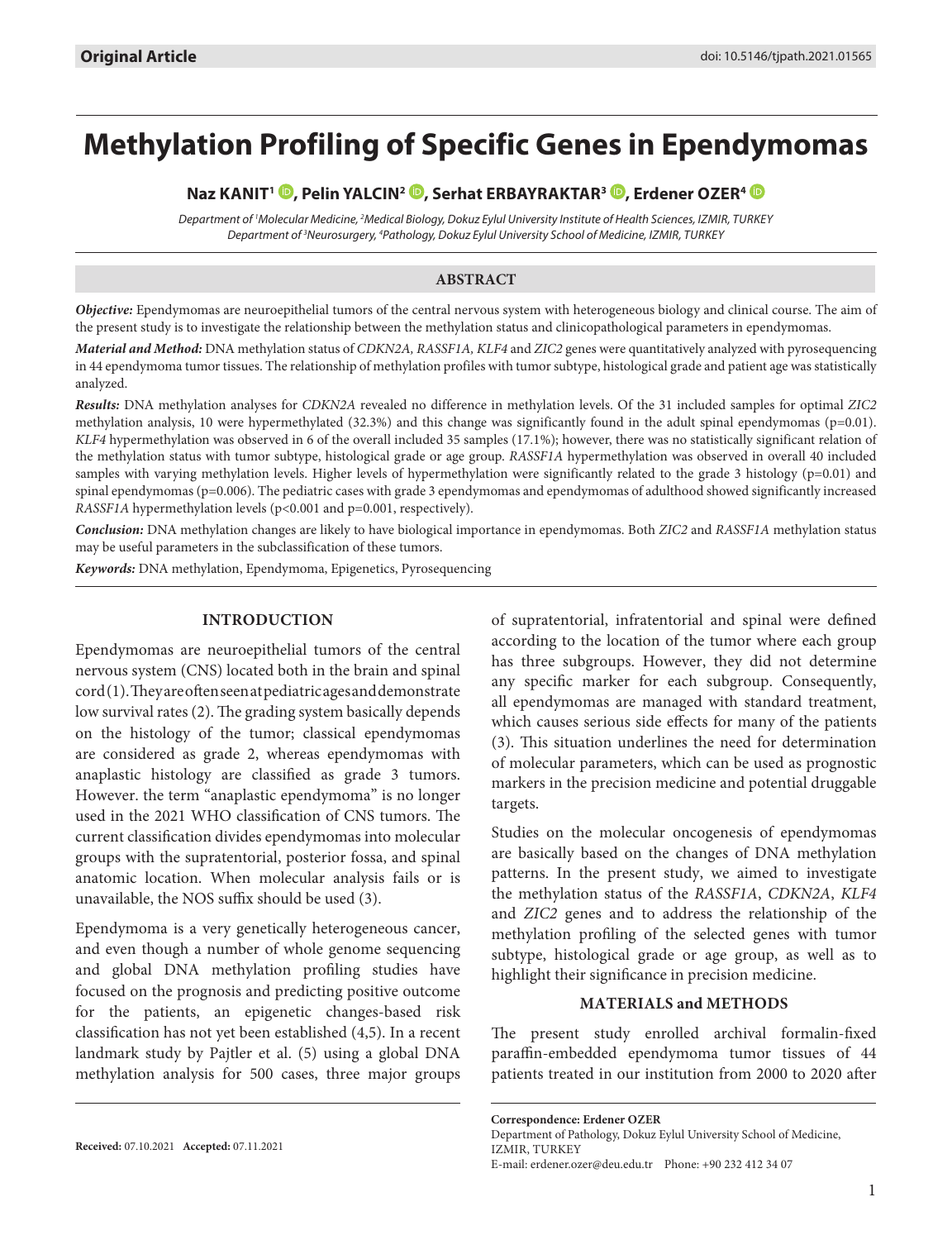obtaining approval in accordance with the regulations of the local institutional ethical committee. The clinical and demographic data of the corresponding patients including tumor site, age and gender were obtained from electronic records. The inclusion criteria were sufficient formalinfixed paraffin-embedded (FFPE) archival tumor tissue and available clinical data including age and tumor localization. Original hematoxylin and eosin (H&E) stained histological slides of the tumors were reviewed by an expert pathologist (E.O.) to confirm the histological diagnosis of ependymoma and select the optimal tissue block for further molecular analyses. Ependymomas were graded and classified according to the 2021 WHO classification.

DNA methylation status of the *CDKN2A*, *RASSF1A, KLF4* and *ZIC2* genes were quantitatively analyzed with pyrosequencing. Each step for DNA isolation and bisulfite conversion was performed as instructed in the manufacturer's protocol. Ten 5μ sections from each tumor block were prepared to isolate total genomic DNA using the QIAamp DNA FFPE Tissue Kit (Qiagen, Germany). The bisulfite conversion of the isolated genomic DNA of 20 mL volume for each case was carried out using the EpiTect Bisulfite kit (Qiagen, Germany) to measure the DNA methylation. The bisulfite treated and commercially available control DNAs (EpiTect PCR Control DNA Set, Qiagen, Germany) were used as templates for polymerase chain reaction (PCR) (PyroMark PCR Kit, Qiagen, Germany). The target sequences were amplified using specific biotinylated primers (Cat. no. PM00139993, PM00013293, PM00039550 and PM00054131; PyroMark CpG Assay, Qiagen, Germany). PCR products were then used to generate single stranded DNAs of the amplified sections and captured with streptavidin-coated sepharose beads in corresponding buffers of PyroMark Q24 Advanced CpG Reagents (Qiagen, Germany). The remainders were washed in the PyroMark Q24 workstation (Qiagen, Germany). The single stranded DNAs were incubated with the pyrosequencing primers and sequenced in the PyroMark Q24 platform (Qiagen, Germany). The methylation levels were quantified as T to C percentages and the average values of each CpG site methylation ratios were calculated. Average values below 8% were considered as unmethylated (6,7). The methylation levels of *RASSF1A* were grouped into four quartiles as suggested in a previous study, where methylation levels less than 45.3% were named as Q1, those between 45.3% and 55.08% as Q2, those between 55.08% and 61.42% as Q3, and those higher than 61.42% as Q4 (8).

Statistical analysis was performed with the IBM SPSS Statistics v.22 software in order to display the relation between the methylation status and clinicopathological data using the chi-squared test. The probability level of 0.05 or less was chosen to represent statistical significance. All *p*-values were two-sided and denoted by *p*. Fisher's exact test was used to calculate *p* values, as the cell frequencies were too small for the standard chi-squared test to be accurate.

#### **RESULTS**

Overall 44 ependymoma tumor tissues were analyzed in the present study. They were non-recurrent tumors and totally excised. Twenty patients were female (45.5%) and 24 were male (54.5%), ranging from 1 to 74 years old (mean: 25.5 ±20.9), and including 20 pediatric (45.5%) and 24 adult (54.5%) cases. Based on tumor classification, there were three groups: supratentorial ependymoma, NOS (n=8, 18.2%), posterior fossa ependymoma, NOS (n=19, 43.2%), and spinal ependymoma, NOS (n=17, 38.6%). Grade 2 histology was observed in 56.8% of the cases (n=25) and the remaining cases showed grade 3 histology (n=19, 43.2%).

The pyrosequencing method was utilized to analyze DNA methylation levels of the four selected genes (Figure 1) and the samples with weak signals were excluded. For the *CDKN2A* methylation analysis, 18 samples were included in the study, and hypermethylation was not detected in any case. Of the 31 included samples for optimal *ZIC2* methylation analysis, 10 were hypermethylated (32.3%) and this change was significantly found in the adult spinal ependymomas, NOS (*p*=0.01). *KLF4* hypermethylation was observed in six of the overall included thirty-five samples (17.1%), however, there was no statistically significant relation of the methylation status with tumor subtype, grade or age group. *RASSF1A* methylation was observed in overall 40 included samples with varying methylation levels; therefore, four quartiles representing the mean methylation values were determined, and demonstrated in Table I. Higher levels of hypermethylation were significantly related to the grade 3 histology (*p*=0.01) and spinal ependymomas, NOS (*p*=0.006). The pediatric cases with grade 3 ependymomas and adults with spinal ependymoma, NOS showed significantly increased hypermethylation levels (*p*<0.001 and *p*=0.001, respectively).

### **DISCUSSION**

The methylation of *RASSF1A*, *HIC1* and *CDKN2A* are the most common epigenetic changes demonstrated in ependymomas (1,9,10). Other genes such as *MGMT, BLU, GSTP1, DAPK, FHIT, MGMT, MCJ, RARB, TIMP3,*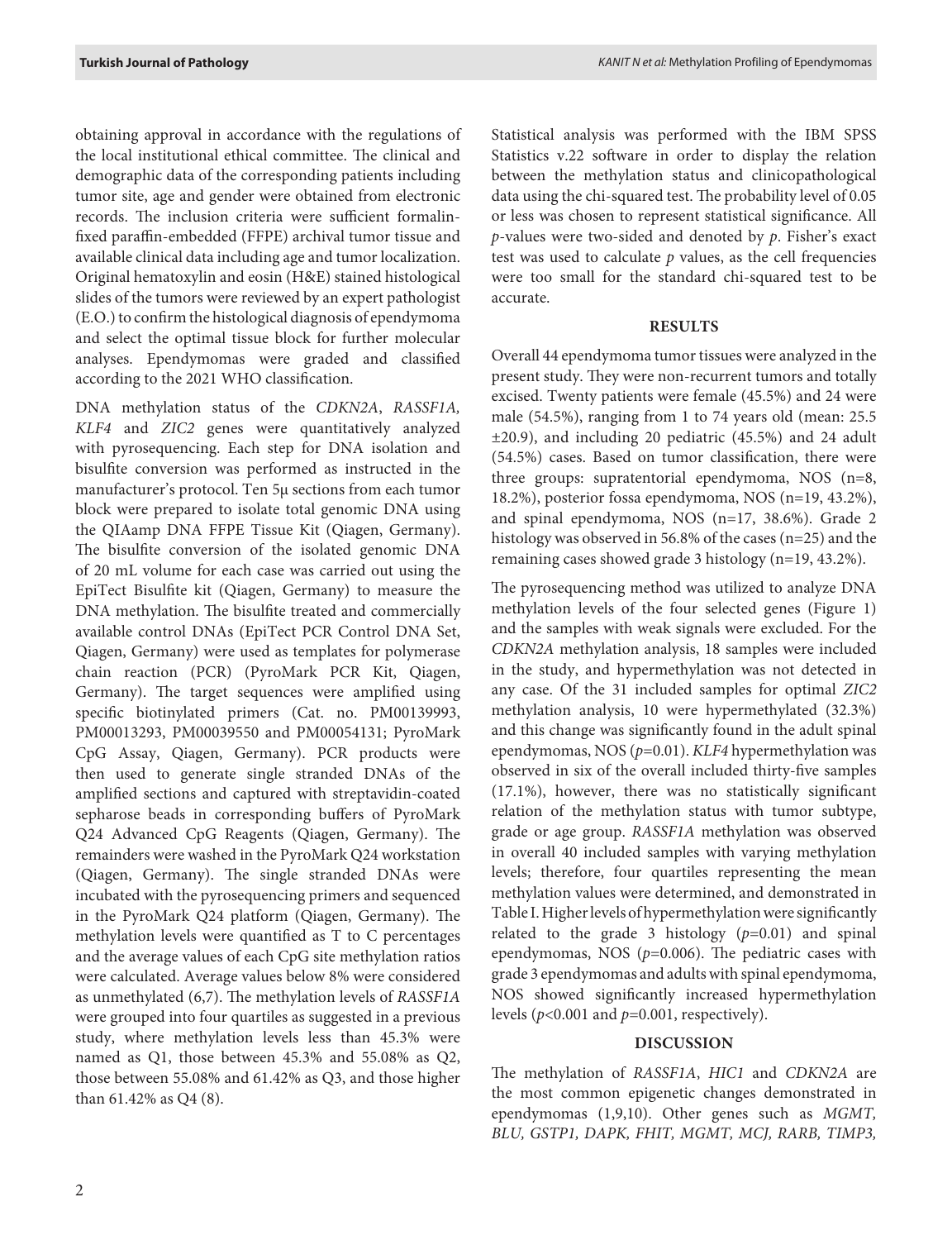| Quartiles                 |                       |                          | Q1       | Q <sub>2</sub> | Q <sub>3</sub> | O4 |
|---------------------------|-----------------------|--------------------------|----------|----------------|----------------|----|
| <b>Histological grade</b> |                       | Grade $2(n=24)$          | 9        |                | 6              |    |
|                           |                       | Grade 3 (n=16) $*$       |          | 3              | 4              | 8  |
| Tumor subtype             |                       | Supratentorial $(n=8)$   |          | 2              | 3              |    |
|                           |                       | Posterior fossa $(n=17)$ | 4        |                | 3              |    |
|                           |                       | Spinal $(n=15)$          | 4        | 5              | 4              |    |
| <b>Age Group</b>          | Pediatric<br>$(n=18)$ | Grade $2(n=7)$           | 4        | 3              | $\theta$       | 0  |
|                           |                       | Grade 3 $(n=11)$ *       | $\Omega$ | $\Omega$       | 4              |    |
|                           | Adult<br>$(n=22)$     | Supratentorial $(n=9)$   | 5        | 4              | $\Omega$       | 0  |
|                           |                       | Posterior fossa $(n=2)$  |          |                | 0              | 0  |
|                           |                       | Spinal $(n=11)$ *        |          |                | 6              |    |

**Table I:** *RASSF1A* methylation levels in quartiles and their frequencies related to the histological grade, tumor subtype, and age group.

\* Indicates statistical significance of higher hypermethylation levels.



**Figure 1:** Pyrograms for the target sequences of the CDKN2A, ZIC2, KLF4 and RASSF1A genes.

*THBS1, TP73, CASP8, TFRSF10C* and *TFRSF10D* have also been shown with altered DNA methylation patterns, yet these changes have not been correlated to clinical setting (11,12). In the present study, we analyzed the gene-specific methylation profiles of the *CDKN2A*, *RASSF1A, KLF4* 

and *ZIC2* genes in the ependymoma tumor tissues. The *RASSF1A* and *CDKN2A* genes were selected for analysis in this study since methylations of these genes were previously reported in ependymomas (1,10). In a previous study, lower expression levels of *ZIC2* were reported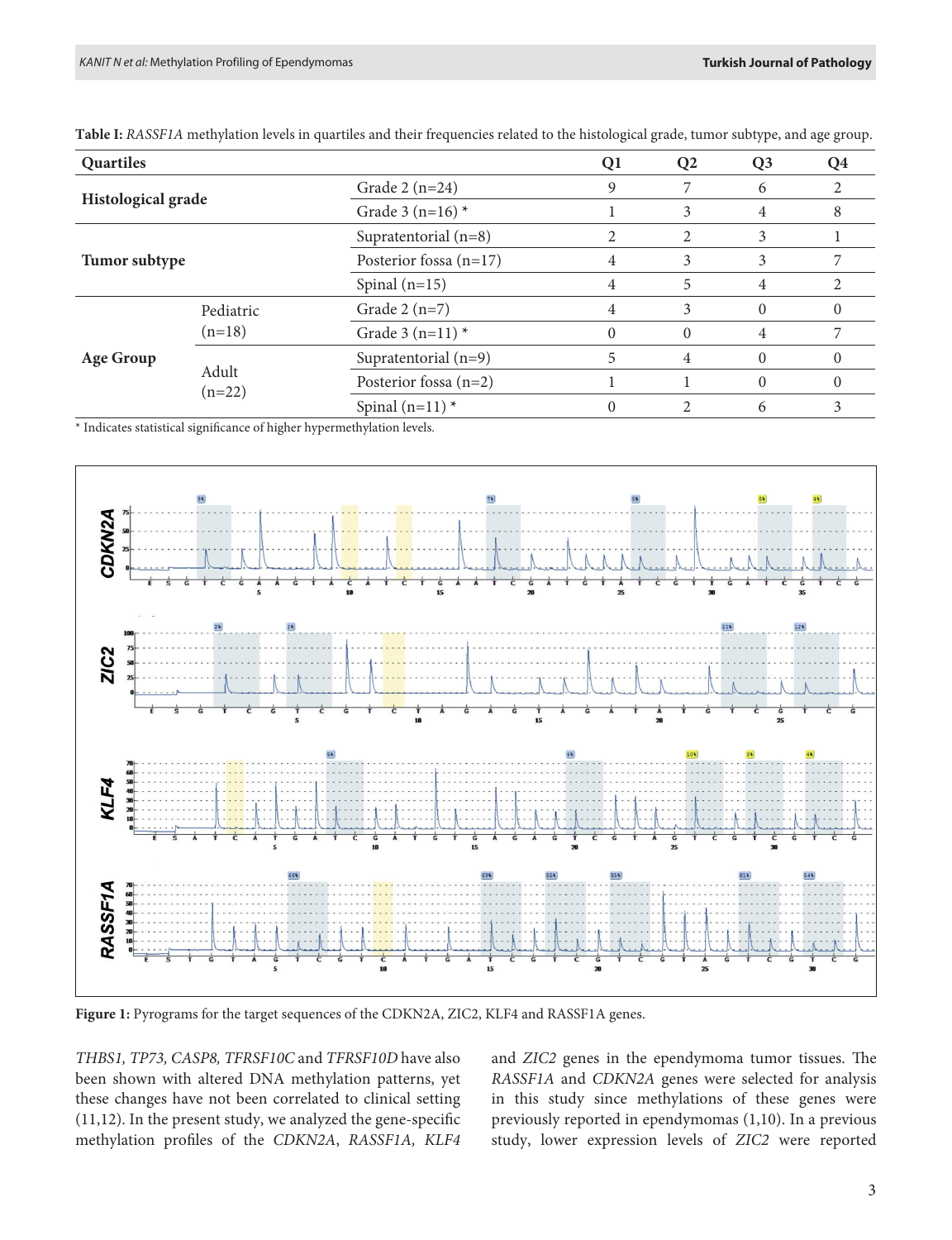in spinal ependymomas in comparison to intracranial ependymomas (13). We therefore investigated the relationship of this genetic change with DNA methylation. On the other hand, we selected the *KLF4* gene because it is widely expressed in neural stem cells, some of which are shown in the ependymomas, and plays a significant role in their self-renewal, also involved in reprogramming of somatic cells to pluripotency (14). In the present study, DNA methylation analyses were performed using bisulfitebased pyrosequencing, which is the gold standard method (15). We found specific DNA methylation patterns exhibiting a relationship with age groups, tumor subtype and grade 3 histology.

The genetic and epigenetic basis of the oncogenesis of ependymomas has been under scrutiny for the last decade. The molecular markers that are associated with the subgroups of ependymomas or related to the patient age are not yet well known. To the best of our knowledge, intracranial and spinal ependymomas are likely to have different genetic and epigenetic signatures. A metaanalysis by Lee et al. (16) has revealed that *NF2* mutations were associated with spinal ependymomas whereas *HIC1* methylation and *EPB41L3* deletions were common in intracranial ependymomas.

The 2021 WHO classification of CNS tumors divides ependymomas into molecular groups with the supratentorial, posterior fossa, and spinal anatomic location. It also lists genetically defined subtypes of supratentorial, posterior fossa and spinal ependymomas. When molecular analysis fails or is unavailable, the NOS suffix should be used, as we did in our study. In addition, according to the current classification, a pathologist can still grade the ependymomas as either CNS WHO grade 2 or grade 3; however the term "anaplastic ependymoma" is no longer listed (3).

In the present study, we analyzed the DNA methylation levels of *CDKN2A*, which is a tumor suppressor gene, and widely modified in a range of cancers (17-20). Highgrade gliomas display decreased *CDKN2A* expression levels (21), whereas *CDKN2A* mutations were observed in the recurrent meningiomas (22). Although the DNA methylation analysis revealed unmethylated status for *CDKN2A* in all ependymoma cases, there are contrasting results in the literature. In a study with 123 cases, Rousseou et al. (10) revealed that 21% of all ependymomas showed *CDKN2A* promoter methylations, whereas no methylation was shown in another study similar to our study (23). We therefore think that further research is needed in order to address the importance of promoter methylations of *CDKN2A* in ependymomas.

*ZIC2* is another gene that has been previously shown to regulate the development of neural tissues and its mutation and downregulation have been linked to neurodevelopment (24). Alterations of this gene have been found to have a crucial function in pediatric medulloblastoma pathogenesis (25), as well as in a broad spectrum of cancers (26-28). In this study, we showed that the *ZIC2* gene is hypermethylated significantly in adult spinal ependymomas. Kim et al. (13) have reported that *ZIC2* expression was downregulated in the spinal ependymomas; however, the mechanism underlying its downregulation, which is likely to be due to DNA methylations, was not specifically analyzed. Although the number of hypermethylated cases in our study is limited, the association between *ZIC2* methylations and spinal ependymomas in adulthood may be a potential mechanism of oncogenesis.

*KLF4* encodes a tumor suppressor and its methylation can lead to silencing of the gene, which has been reported in variety of cancers such as pancreatic cancer, leukemia, colorectal cancer, and medulloblastoma (29-32). We analyzed herein the methylation levels of *KLF4* and 17.1% of our ependymoma tissues were hypermethylated. However, we did not observe a significant relationship of *KLF4* hypermethylation with tumor location, patient age or histology of the tumor. We think that the methylation status of *KLF4* may play a role in the oncogenesis of ependymomas but further studies with wider series are needed to address whether *KLF4* hypermethylation can be an epigenetic signature.

Hypermethylation of the *RASSF1A* promoter is one of the most common molecular changes in ependymomas (1). In this study, varying hypermethylation levels of this gene were analyzed in terms of quartiles in order to define a cut-off in which the methylation has a significant relationship with the prognosis. Higher *RASSF1A* methylations were observed in pediatric grade 3 ependymomas, and it may therefore be related to a worse prognosis. Adult spinal ependymomas showed significantly increased *RASSF1A* methylation levels. These results may explain why ependymomas are genetically subclassified depending on anatomic localization. Although epigenetic subclassification of ependymomas is not yet fully established, we underline the potential importance of *RASSF1A* promoter methylations as a molecular marker for classification.

Current cancer research is mainly focused on discovering biomarkers, which can potentially be targets for drug selection or to stratify the patients according to the risk categories. Although there are some important limitations in our study such as the limited number of positive cases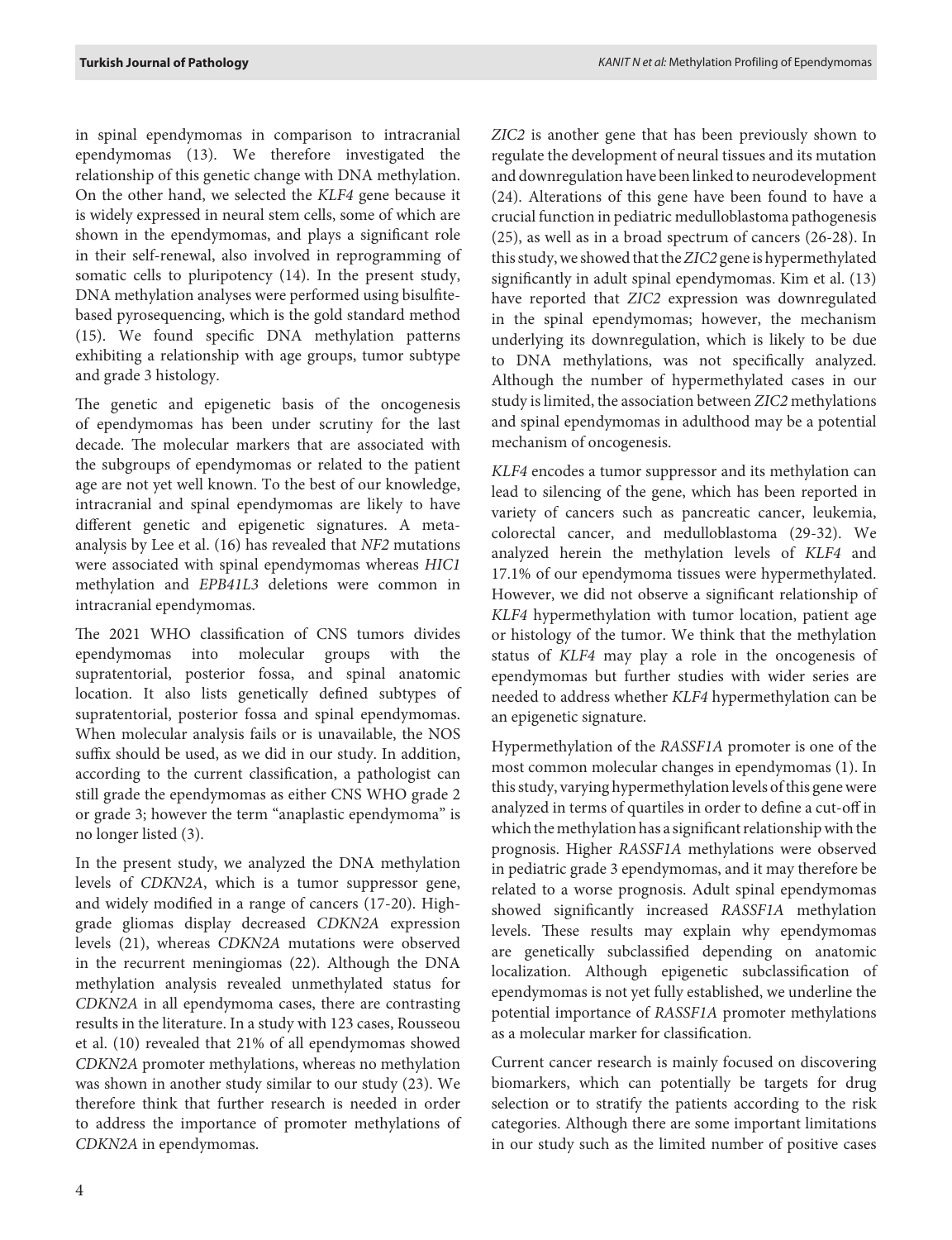and insufficient prognostic follow-up data, we think DNA methylation changes could have a biological significance in ependymomas. Both *ZIC2* and *RASSF1A* methylation status may be useful parameters in the subclassification of ependymomas. In addition, *RASSF1A* hypermethylation level may play a biological role in pediatric ependymomas, also a candidate druggable target changes in grade 3 histology. Because current understanding of ependymomas is limited and there is much need to discover the epigenetic setting of the disease, we think that further studies with wider series will provide sufficient knowledge for the epigenetic changes-based subclassification of ependymomas.

#### **CONFLICT of INTEREST**

None of the authors have any conflict of interest

#### **AUTHORSHIP CONTRIBUTIONS**

Concept: **NK, EÖ,** Design: **NK, EÖ,** Data collection or processing: **NK, PY, SE, EÖ,** Analysis or Interpretation: **NK, PY,** Literature search: **NK,** Writing: **NK, EÖ,** Approval: **NK, PY, SE, EÖ.**

#### **REFERENCES**

- 1. Korshunov A, Witt H, Hielscher T, Benner A, Remke M, Ryzhova M, Milde T, Bender S, Wittmann A, Schöttler A, Kulozik AE, Witt O, von Deimling A, Lichter P, Pfister S. Molecular staging of intracranial ependymoma in children and adults. J Clin Oncol. 2010;28:3182-90.
- 2. Gatta G, Botta L, Rossi S, Aareleid T, Bielska-Lasota M, Clavel J, Dimitrova N, Jakab Z, Kaatsch P, Lacour B, Mallone S, Marcos-Gragera R, Minicozzi P, Sánchez-Pérez MJ, Sant M, Santaquilani M, Stiller C, Tavilla A, Trama A, Visser O, Peris-Bonet R; EUROCARE Working Group. Childhood cancer survival in Europe 1999-2007: Results of EUROCARE-5-a population-based study. Lancet Oncol. 2014;15:35-47.
- 3. Louis DN, Perry A, Wesseling P, Brat DJ, Cree IA, Figarella-Branger D, Hawkins C, Ng HK, Pfister SM, Reifenberger G, Soffietti R, von Deimling A, Ellison DW. The 2021 WHO classification of tumors of the central nervous system: A summary. Neuro Oncol 2021;23:1231-51.
- 4. Neumann JE, Spohn M, Obrecht D, Mynarek M, Thomas C, Hasselblatt M, Dorostkar MM, Wefers AK, Frank S, Monoranu CM, Koch A, Witt H, Kool M, Pajtler KW, Rutkowski S, Glatzel M, Schüller U. Molecular characterization of histopathological ependymoma variants. Acta Neuropathol. 2020;139:305-18.
- 5. Pajtler KW, Witt H, Sill M, Jones DT, Hovestadt V, Kratochwil F, Wani K, Tatevossian R, Punchihewa C, Johann P, Reimand J, Warnatz HJ, Ryzhova M, Mack S, Ramaswamy V, Capper D, Schweizer L, Sieber L, Wittmann A, Huang Z, van Sluis P, Volckmann R, Koster J, Versteeg R, Fults D, Toledano H, Avigad S, Hoffman LM, Donson AM, Foreman N, Hewer E, Zitterbart K, Gilbert M, Armstrong TS, Gupta N, Allen JC, Karajannis MA, Zagzag D, Hasselblatt M, Kulozik AE, Witt

O, Collins VP, von Hoff K, Rutkowski S, Pietsch T, Bader G, Yaspo ML, von Deimling A, Lichter P, Taylor MD, Gilbertson R, Ellison DW, Aldape K, Korshunov A, Kool M, Pfister SM. Molecular classification of ependymal tumors across all CNS compartments, histopathological grades, and age groups. Cancer Cell. 2015;27:728-43.

- 6. Preusser M, Berghoff AS, Manzl C, Filipits M, Weinhäusel A, Pulverer W, Dieckmann K, Widhalm G, Wöhrer A, Knosp E, Marosi C, Hainfellner JA. Clinical neuropathology practice news 1-2014: Pyrosequencing meets clinical and analytical performance criteria for routine testing of MGMT promoter methylation status in glioblastoma. Clin Neuropathol. 2014;33:6-14.
- 7. Reifenberger G, Hentschel B, Felsberg J, Schackert G, Simon M, Schnell O, Westphal M, Wick W, Pietsch T, Loeffler M, Weller M; German Glioma Network. Predictive impact of MGMT promoter methylation in glioblastoma of the elderly. Int J Cancer. 2012;131:1342-50.
- 8. Yamamura K, Kosumi K, Baba Y, Harada K, Gao F, Zhang X, Zhou L, Kitano Y, Arima K, Kaida T, Takeyama H, Higashi T, Imai K, Hashimoto D, Chikamoto A, Tan X, Baba H. LINE-1 methylation level and prognosis in pancreas cancer: Pyrosequencing technology and literature review. Surg Today. 2017;47:1450-9.
- 9. Waha A, Koch A, Hartmann W, Mack H, Schramm J, Sörensen N, Berthold F, Wiestler OD, Pietsch T, Waha A. Analysis of HIC-1 methylation and transcription in human ependymomas. Int J Cancer. 2004;110:542-9.
- 10. Rousseau E, Ruchoux MM, Scaravilli F, Chapon F, Vinchon M, De Smet C, Godfraind C, Vikkula M. CDKN2A, CDKN2B and p14ARF are frequently and differentially methylated in ependymal tumours. Neuropathol Appl Neurobiol. 2003;14:574- 83.
- 11. Koos B, Peetz-Dienhart S, Riesmeier B, Frühwald MC, Hasselblatt M. O6-methylguanine-DNA methyltransferase (MGMT) promoter methylation is significantly less frequent in ependymal tumours as compared to malignant astrocytic gliomas. Neuropathol Appl Neurobiol. 2010;36:356-8.
- 12. MacK SC, Taylor MD. The genetic and epigenetic basis of ependymoma. Child's Nerv Syst. 2009;25:1195-201.
- 13. Kim KT, Lee C-H, Chung CK, Kim JH. Is NF2 a key player of the differentially expressed gene between spinal cord ependymoma and intracranial ependymoma? World Neurosurg. 2018;118:e906-17.
- 14. Qin S, Liu M, Niu W, Zhang CL. Dysregulation of Kruppel-like factor 4 during brain development leads to hydrocephalus in mice. Proc Natl Acad Sci U S A. 2011;108:21117-21.
- 15. Singer BD. A practical guide to the measurement and analysis of DNA methylation. Am J Respir Cell Mol Biol. 2019;61:417-28.
- 16. Lee CH, Chung CK, Kim CH. Genetic differences on intracranial versus spinal cord ependymal tumors: A meta-analysis of genetic researches. Eur Spine J. 2016;25:3942-51.
- 17. Zhou C, Li J, Li Q. CDKN2A methylation in esophageal cancer: A meta-analysis. Oncotarget. 2017;8:50071-83.
- 18. Sinha S, Chunder N, Mukherjee N, Alam N, Roy A, Roychoudhury S, Kumar Panda C. Frequent deletion and methylation in SH3GL2 and CDKN2A loci are associated with early- and lateonset breast carcinoma. Ann Surg Oncol. 2008;15:1070-80.